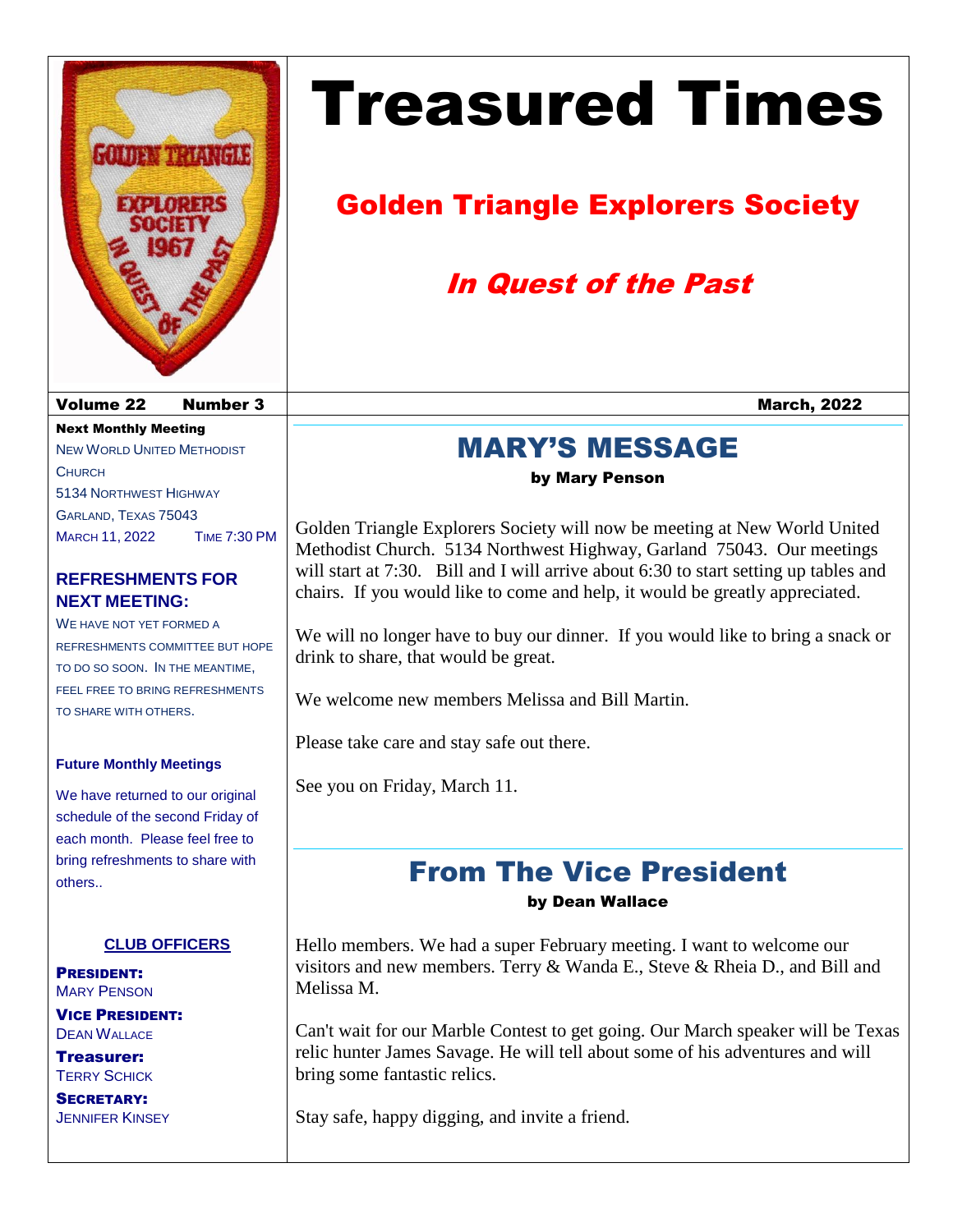#### **OTHER CONTACTS**

HUNT MASTER: DAVE TOTZKE

REFRESHMENTS CHAIR: TBD

NEWSLETTER EDITOR: MIKE SHAW

WEBMISTRESS: TRACY JOHNSON

#### SEE YOUR MEMBER DIRECTORY FOR TELEPHONE NUMBERS

### MEMBER ADVERTISEMENTS

This space is reserved for free member ads. Do you have something you wish to sell or buy? Member ads, including pictures, will be printed as space allows.

We also have space for paid ads. If you have a business or service available and wish to advertise to club members (and those who visit our newsletter on the Webpage), reasonable rates apply.

#### Late Breaking News

It is with great sadness I must inform you of the passing of Eleanor Garrett on March 1, 2022. See letter on page 6.

# Minutes of the Last Meeting

by Jennifer Kinsey

Minutes for the February 11, 2022 Meeting

Meeting was called to order at 7:30pm by President Mary Penson. Was held at the Spring Creek BBQ in Mesquite

Visitors were: Steve & Rheia Doering, Terry & Wanda Eaves, Bill & Melissa Martin and Jim Gatewood.

A new meeting location was found by President Mary Penson. New World United Methodist Church at 5134 Northwest Hwy, Garland, TX 75043. Mike Shaw made the first motion. Frank Lawson made the second motion. All members agreed to the new location by a show of hands.

Minutes were read by Jennifer Kinsey. Larry Voyles made the first motion. Bill Abbott made the second motion.

Terry Schick read the Treasures Report.

Terry requested what members would like to see in the raffle fundraiser as prizes. Silver coins, coin collection or a variety of several different coins including variety of tokens.

Terry Schick also announced- the club will buy back gold and silver from club members at spot price.

Health and well being of members:

Dave Totze is out of town. Frank Martinez is here after recovering from Covid. Speaker is Jim Gatewood.

Jim spoke on the shooting of President John F Kennedy. Additional books were brought for sale. Such a good speaker, we hope Jim can come back and speak on additional topics.

Fun Hunt will be held tomorrow at 10:00am at Keist Park in Dallas. There will be more than one prize.

Door Prize Winners: Dean Wallace, Melissa Martin, Terry Eaves, Terry Schick, Becky Natcher, Eddie Irwin, Aaron Irwin and Shirley Voyles.

Find of the month winners can be found in the newsletter.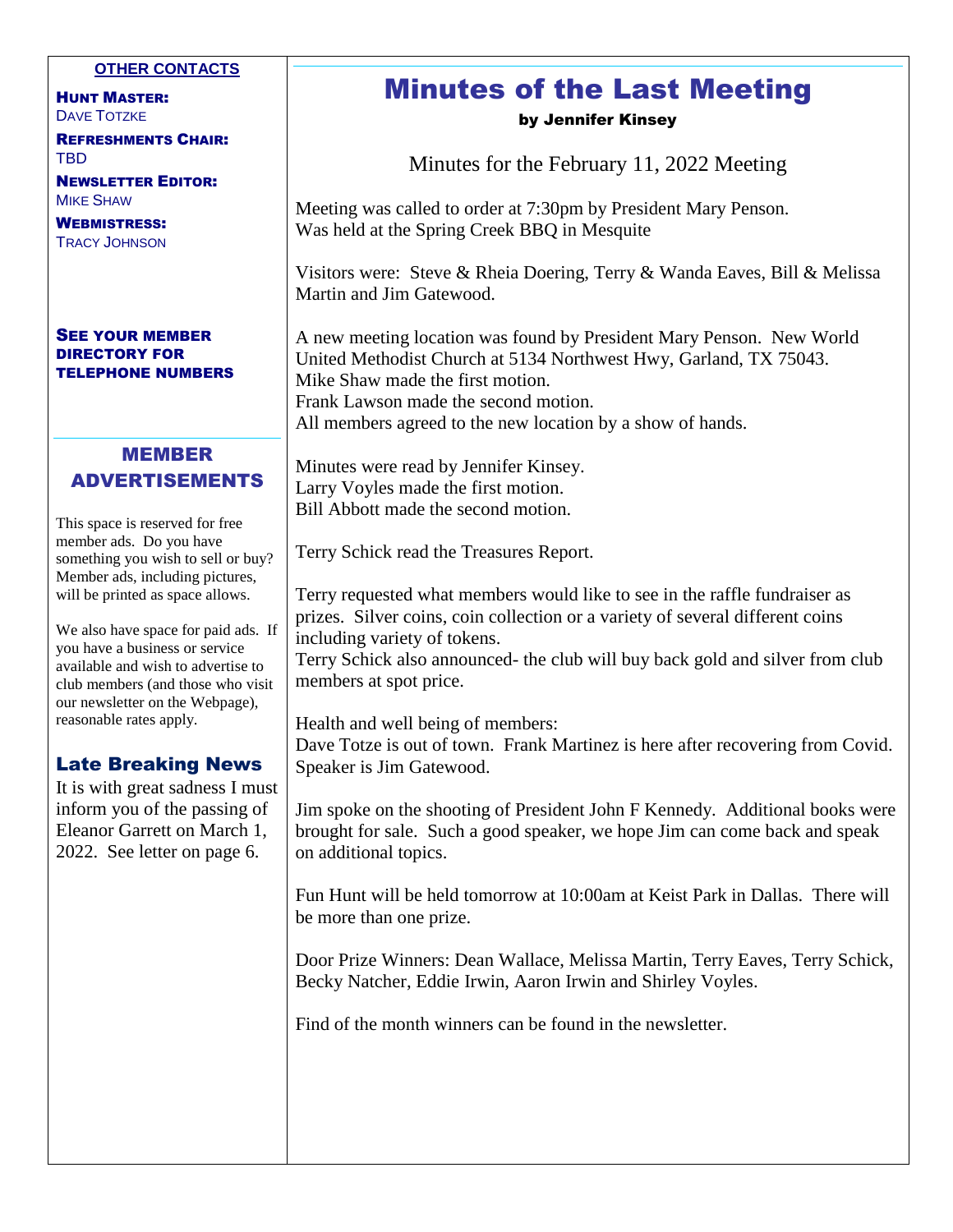| Fundraiser winners are:<br>1925 Morgan Silver Dollar<br>1881-O Morgan Silver Dollar<br>1887 Morgan Silver Dollar<br>1847 Large Cent<br>1850 Large Cent                                                                                                                                                                           | Marilyn Wallace<br><b>Harold Rosee</b><br><b>Frank Martinez</b><br>Greg Williams<br>Terry Schick |
|----------------------------------------------------------------------------------------------------------------------------------------------------------------------------------------------------------------------------------------------------------------------------------------------------------------------------------|--------------------------------------------------------------------------------------------------|
| 1 oz Silver Round<br>Green River Whiskey Token<br>1906 German 1/2 Mark Coin                                                                                                                                                                                                                                                      | Rheia Doering<br><b>Frank Martinez</b><br><b>Frank Martinez</b>                                  |
| 1965 Error Clipped Penny<br>Straw's Café 2½ Cent Token                                                                                                                                                                                                                                                                           | Marilyn Wallace<br><b>Bill Abbott</b>                                                            |
| February Birthdays- Steve Doering<br>Name tag drawing – Frank Lawson                                                                                                                                                                                                                                                             |                                                                                                  |
| Meeting adjourned                                                                                                                                                                                                                                                                                                                |                                                                                                  |
| <b>Huntmaster's Report</b>                                                                                                                                                                                                                                                                                                       |                                                                                                  |
| by Dave Totzke                                                                                                                                                                                                                                                                                                                   |                                                                                                  |
| ED NOTE: Dave was out of town so this report was by Bill Abbott                                                                                                                                                                                                                                                                  |                                                                                                  |
| Our combined Fun Hunt with East Fork was held on a cold, cold Saturday morning at<br>Keist Park in Dallas. Nine avid metal detector enthusiasts braved the cold and had a<br>great time. Terry Schick found the silver quarter token and took home half of the token<br>hunt monies.                                             |                                                                                                  |
| The random category prize winners:                                                                                                                                                                                                                                                                                               |                                                                                                  |
| Most aluminum: 1) Terry Schick two second place winners Tracy Johnson and Gene<br><b>Bennett</b><br>Most trash: 1) Michael Natcher 2) Terry Schick 3) Gene Bennett<br>Most quarters: 1) Gene Bennett 2) Harold Rosee 3) Dean Wallace<br>Most pennies: 1) Harold Rosee two second place winners Tracy Johnson and Frank<br>Lawson |                                                                                                  |
| Thank you East Fork Hunt Master Bill Abbott for braving the cold to show us a good<br>time.                                                                                                                                                                                                                                      |                                                                                                  |
| Mary Penson for Bill Abbott                                                                                                                                                                                                                                                                                                      |                                                                                                  |
|                                                                                                                                                                                                                                                                                                                                  |                                                                                                  |
| <b>MEMBER NEWS</b>                                                                                                                                                                                                                                                                                                               |                                                                                                  |
| This space will be used for member submissions of news concerning their finds<br>and activities. Perhaps even a few family items or recipes?                                                                                                                                                                                     |                                                                                                  |
|                                                                                                                                                                                                                                                                                                                                  |                                                                                                  |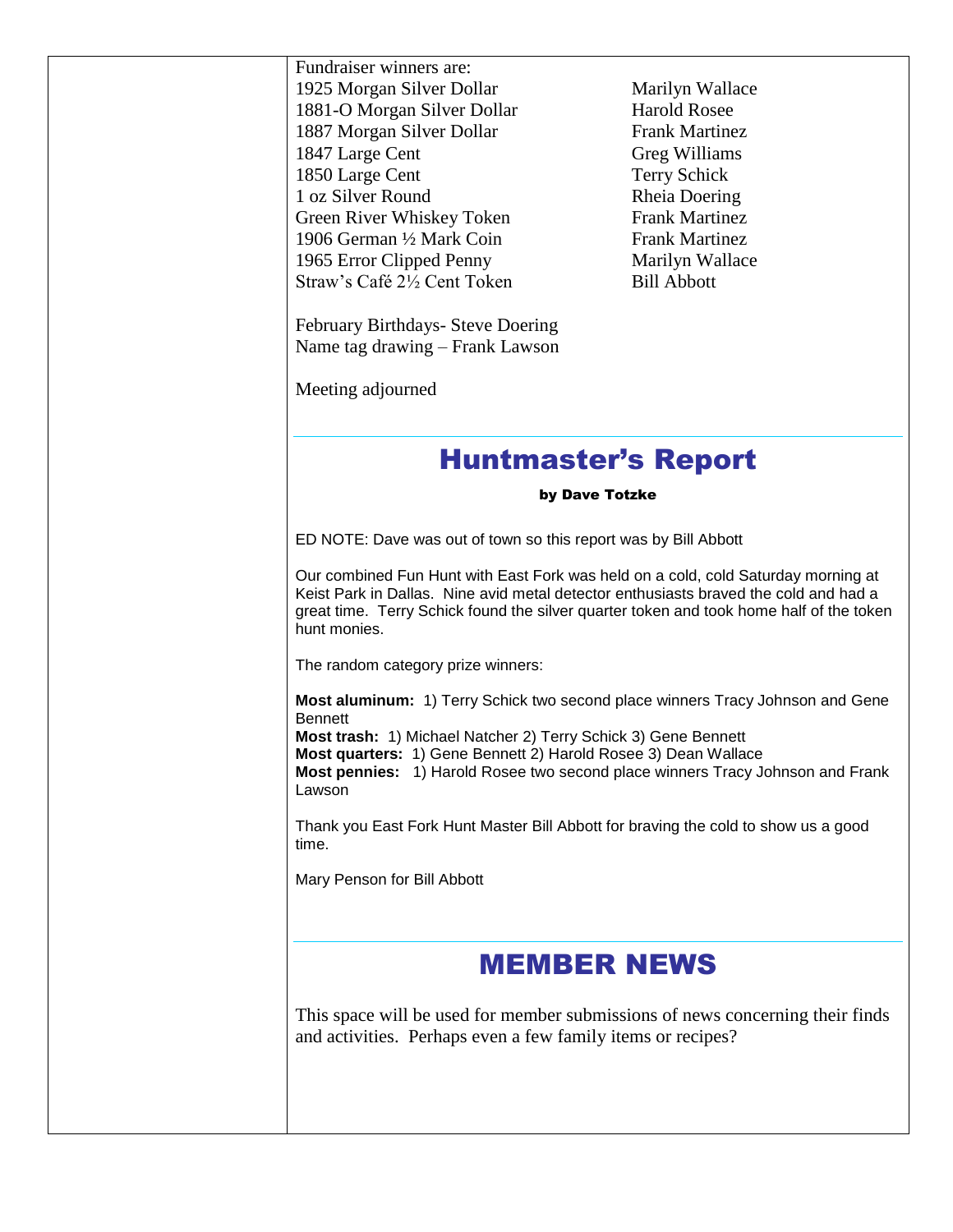| Place           | Winner                 | Item                                                  |
|-----------------|------------------------|-------------------------------------------------------|
|                 |                        | <b>COINS</b>                                          |
| 1 <sup>st</sup> | <b>Michael Mathews</b> | 1884 Morgan Dollar                                    |
| 2 <sup>nd</sup> | Dean Wallace           | 1910 Barber Dime                                      |
| 3 <sup>rd</sup> | <b>Harold Rosee</b>    | 1953 Roosevelt Dime                                   |
|                 |                        | <b>JEWELRY</b>                                        |
| 1 <sup>st</sup> | <b>Terry Schick</b>    | 94 Gram 0.925 Silver                                  |
| 2 <sup>nd</sup> | <b>Michael Mathews</b> | <b>Silver Fidget Ring</b>                             |
| 3 <sup>rd</sup> | Dean Wallace           | <b>Fishing Belt Buckle</b>                            |
|                 |                        |                                                       |
|                 |                        | <b>RELICS</b>                                         |
| 1 <sup>st</sup> | Dean Wallace           | <b>Railroad Agent Button</b>                          |
| 2 <sup>nd</sup> | <b>Harold Rosee</b>    | <b>Bail Seal</b>                                      |
| 3 <sup>rd</sup> |                        |                                                       |
|                 |                        | <b>MOST UNUSUAL</b>                                   |
| 1 <sup>st</sup> | <b>Harold Rosee</b>    | Social Security Card                                  |
| 2 <sup>nd</sup> |                        |                                                       |
| $3^{\text{rd}}$ |                        |                                                       |
|                 |                        |                                                       |
|                 |                        | <b>SECOND CHANCE</b>                                  |
| 1 <sup>st</sup> | Michael Natcher        | 1907 Half                                             |
| 2 <sup>nd</sup> | Dean Wallace           | Garland 1916 5 <sup>th</sup> St Tavern Buffalo Nickle |
| $3^{\text{rd}}$ | Terry Schick           | <b>Ladies Compact</b>                                 |

### **PHOTOS**



PHOTOS FROM THE FUN HUNT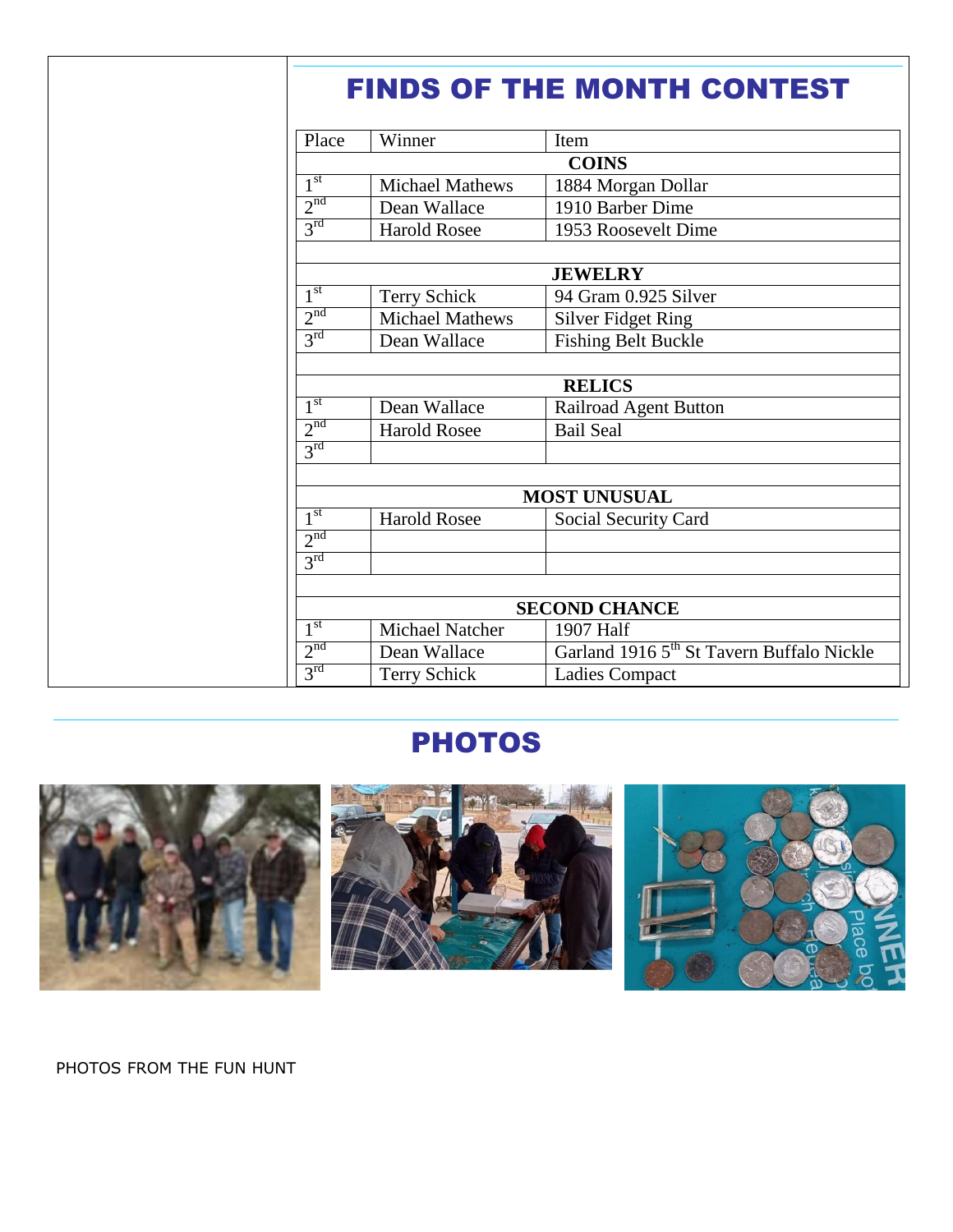

MARY PRESIDED

Terry Found A Token





VOLUNTEERS AT WORK OUR SPEAKER, JIM GATEWOOD

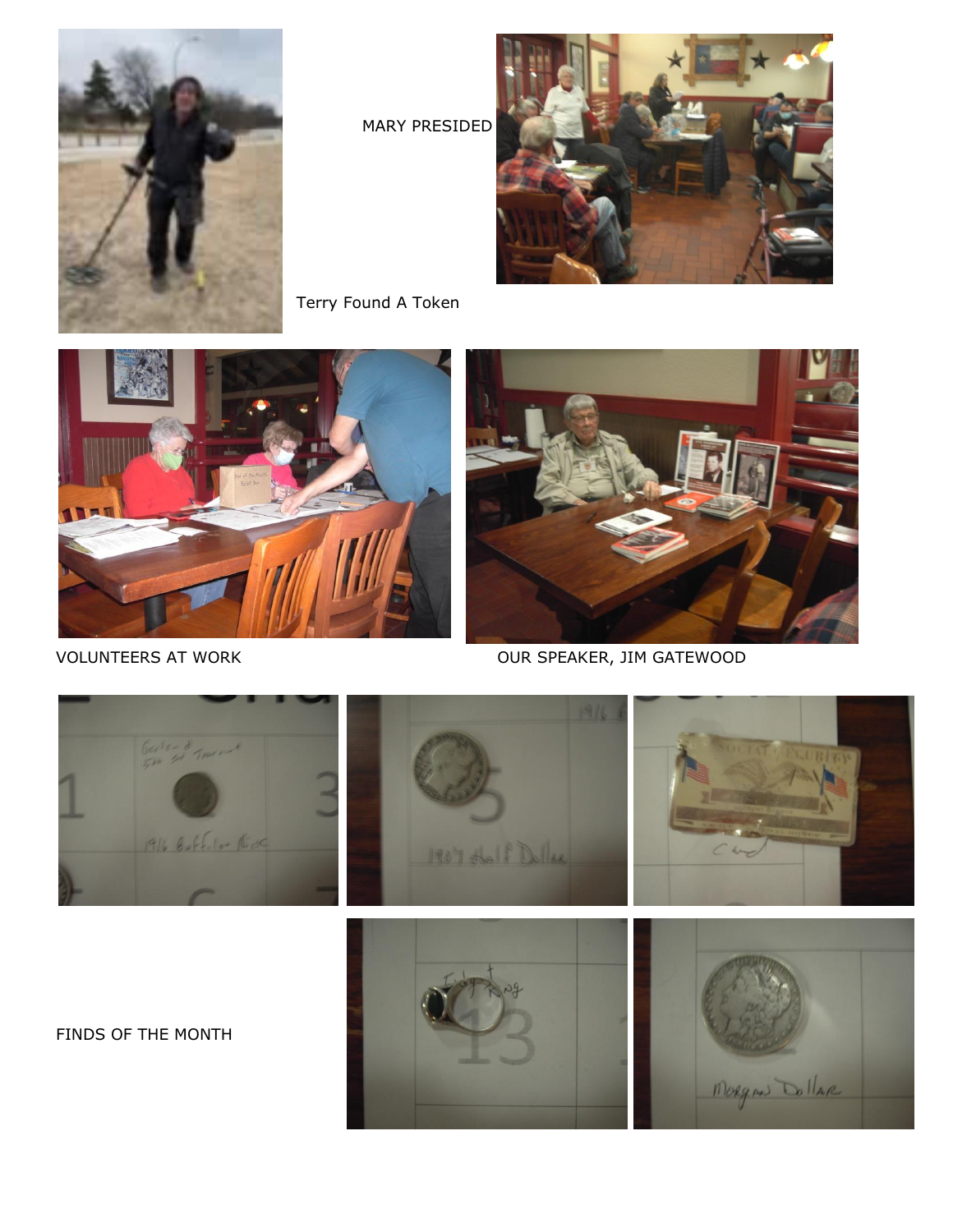### *In Memory of Eleanor Garrett* March 1, 2022

To our extended family of Garrett Distributors and Dealers:

It is with a heavy heart that I must inform you that Mrs. Garrett left this life to be with her Lord and Savior Jesus Christ on Tuesday, March 1, 2022.

Charles and Eleanor greatly valued their relationships with friends and business partners around the world and they considered each of you a part of their extended family. After Charles passed away in 2015, Eleanor made a firm and decisive commitment to the future of Garrett Metal Detectors and assembled an experienced management team to lead the business into the future.

Careful planning by Charles and Eleanor will enable the business to continue on uninterrupted, building the best products and providing the best customer service in the industry while honoring our founders and our history. Together we will build a bright future for Garrett Metal Detectors.

Please join me in lifting up the Garrett family in your thoughts and prayers.

Arrangements are currently being planned, and when they become available, an update will be provided.

Steve Novakovich CEO Garrett Metal Detectors

# An Interesting Article from One of Our Members

The following was provided by Velma Slocum who found it in a newsletter and obtained the author's permission to reprint it here. Your humble editor must apologize for misplacing it until recently.

### **You Know You're Old When …**

By Rose-Mary Rumbley

You know you're old if you are a coin collector! I don't think members of the younger set collect coins, because they don't use them, thus they don't have any, and there is no interest in them.